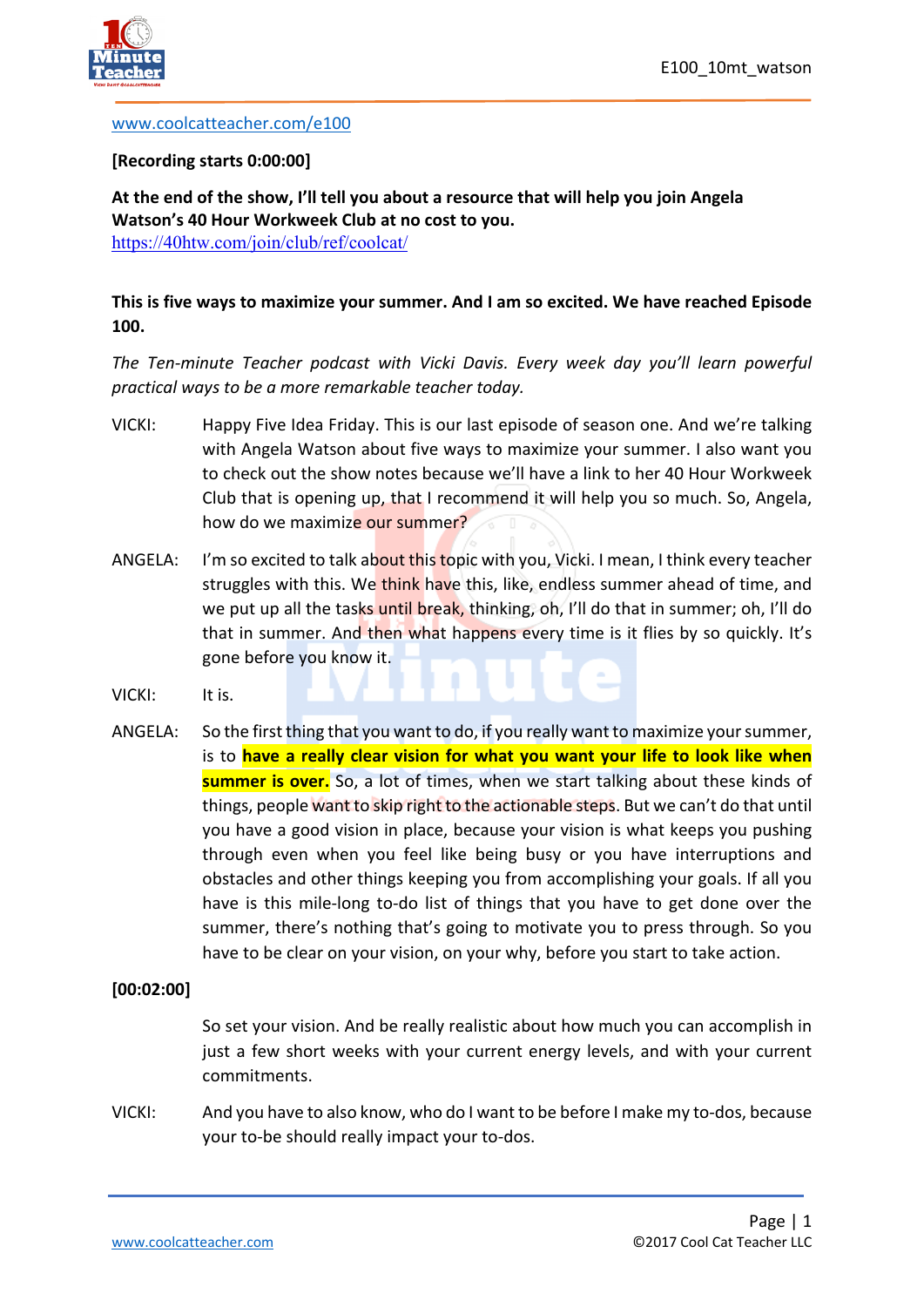

- ANGELA: Oh, I love that so much. Yes. Yes, exactly. What kind of person do I want to be at the end of the summer? That's so good. And remember; it's always better to under-plan and feel good about achieving above and beyond your goal than it is to over-plan, because then you're going to feel like you weren't successful. So think about those to-bes. I love that. Think about your to-bes. Think about your what. What is it that you want to have done this summer? You need to have devoted an entire week to not even thinking about work so you can totally reset your mind, right?
- VICKI: Yeah, for sure. Okay, what's your second one?
- ANGELA: So get clear on your vision, and **then list out your priorities**. Rather than creating a mile-long to-do list, section off your list by high, medium and low priorities. So the high priority goals are the things that are going to make that end-of-summer vision a reality. These are the things that must get done before school starts, and that you are committed to doing no matter. And don't add to many here, because remember you have a limited amount of time. So get those high priority things on your list first, and then add on other things that you have planned or that you would like to do in the lower priority sections. So medium priority items are the things that you want to get done before school starts, and low priority things are the things that you would like to get done if you have time. And then you can keep adding to that list whenever you think of new things throughout the summer, and that includes family time, rest, relaxation, if there's a book you've been wanting to read; anything that is important to you, not just work-related task. Because we all know; if we don't write it down and schedule it, it's not going to get done. So if it's important to you, if you want to have that experience, that fun experience or that family time this summer, write it down on your priory list.
- VICKI: For sure. And I even go on Sundays and say, oh, I am on a vacation at home today, even if I'm not travelling. VIS @COOLCATTEACHER

# **[00:04:00]**

Like, no point if it's no nothing. Okay, what's our third?

ANGELA: Love it. So once you have your priorities listed out, then you're going to write the non-negotiable dates on your calendar. In that way, you can see your busy times at a glance. So any trips or appointments or any kind of set-in-stone event should be written on a calendar. And that's going to prevent you from realizing on the last of summer break that you never got around to something that was very important. It's also going to keep you from being overwhelmed because you scheduled too many time-consuming tasks too close together. So the calendar will help with those things. And it will help you ensure that you have that time for rest and relaxation in-between your most demanding productive days. You want to be able to see it all at a glance; what are my big commitments this summer, when am I going to be out of town, what's going on. So you have that big picture.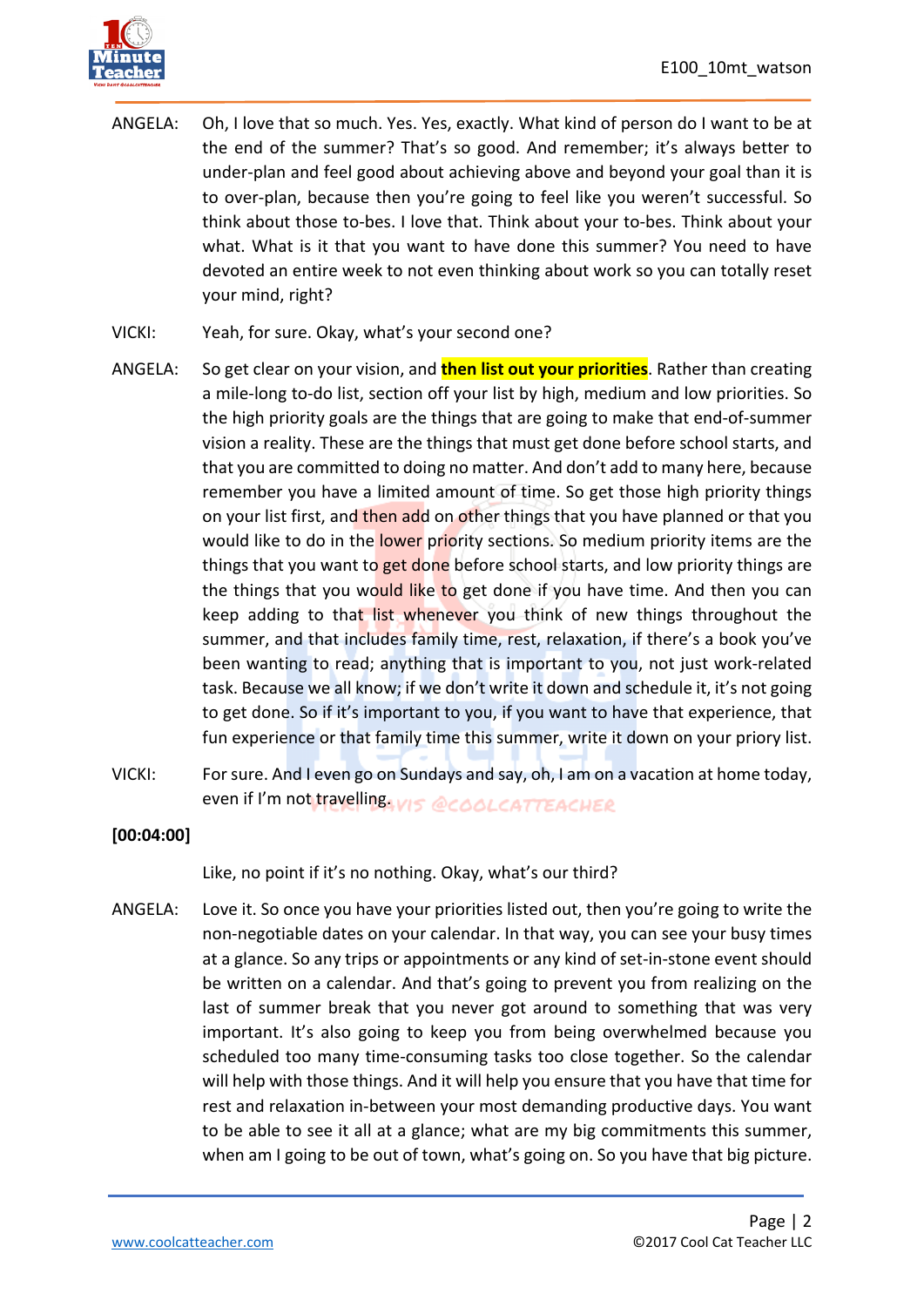

- VICKI: And when do I need to cancel things, which is my problem. Okay, what's our fourth?
- ANGELA: So once you have that done, you're going to **choose a theme or a focus for each week of summe**r. And that's going to be based on your higher summer priorities. So if you know that you're taking a trip to visit extended family, let's say, July 12<sup>th</sup> to 15<sup>th</sup>, why not just take that whole week off, why not just make that a family time, where that's just your focus for the whole week? You're taking a true break from work and errands and all that kind of stuff, and just enjoy your time with family, just enjoy your summer that week. Similarly, if you have a doctor's appointment; let's say, there's a doctor's appointment on July  $27<sup>th</sup>$ , and you have the garage door replacement scheduled for July 28<sup>th</sup>, why not make that your focus for the week? Just do all your appointment and repairs that week. You're going to feel such a sense of accomplishment instead of feeling like you're constantly having contractors down and running all around. Try to batch those things. Make that your theme week, and try to schedule similar tasks in there. So you can have more than one focus each week if you need to. The idea is just batching similar tasks so that you can get yourself in that appropriate mindset and focus on them without feeling like you need to be doing 100 different things.
- VICKI: And that feeling of drowning and feeling like you have too much to do is not good to have all summer.

### **[00:06:00]**

### And it can happen. Okay, what's our last one?

- ANGELA: So that's the only thing that you need to do in advance. **And then what you'll do at the start of each week in the summer is you'll just look at your focus. You'll think about your vision, look at those long-term priority list, look at that calendar; and that's when you'll create your to-do list for the week ahead**. So if your focus for the upcoming week is, let's say, back-to-school prep, then break that large project down into actionable steps. Decide what you're going to do each day so that you're not taking on too much at once. Write those tasks and your to-do list for the week ahead. That way, they're scheduled into specific slots. Monday, I'm going to do this; Tuesday, this; Wednesday, this. And be looking at that list of summer priorities to make sure you're moving yourself toward that end-of-summer vision.
- VICKI: Angela, as I'm listening to all of this, what do you think the biggest mistake teachers make with their summers?
- ANGELA: Probably overscheduling. Assuming that you will have more energy in the summer just because you're not working, so you can just cram everything in. And for some reason, it just doesn't work that way. You have to leave margins so that you don't get stressed out when the unexpected happens. Because just like we have things crop up during the school year that throw us off schedule, the same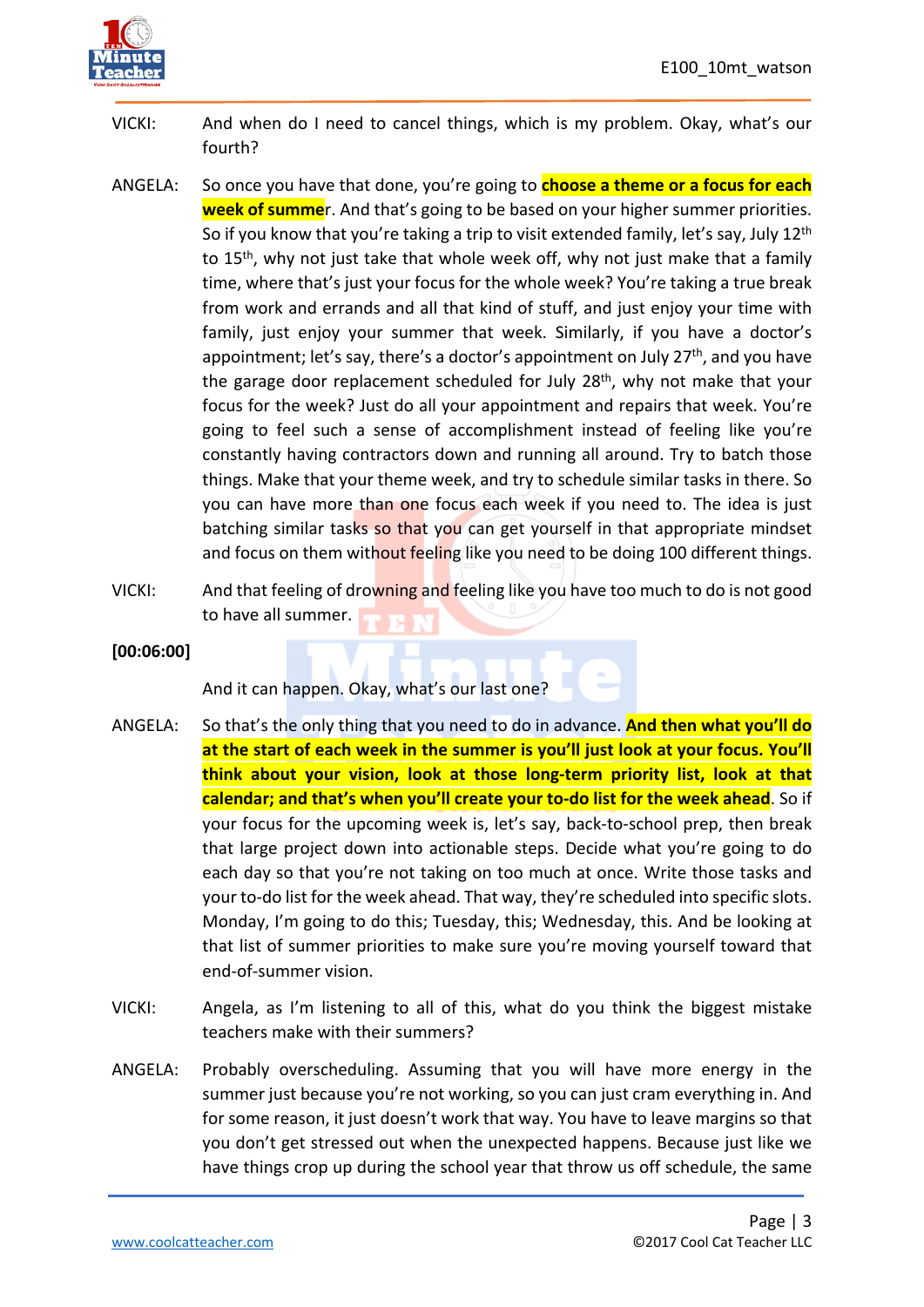

thing is going to happen in the summer. So we don't want to have too much planned; we want to have that margin, that little bit of buffer time in there, so that when the unexpected does come up, we can handle it and it doesn't completely throw us off track.

- VICKI: Yes. And, you know, I think that for me in the summers, I'm healing in some way. I mean, we don't tell people who have a baby, I hope you enjoyed your vacation. They're not taking a vacation; they're healing. And we just had a school year. And to me, having a school year is as difficult as having a baby. It's hard, and we accomplished a lot. But we have to heal or else we just won't be able to make it in the fall, you know.
- ANGELA: Yes. Vicki, that is so good. You had a school year. You need to have time to rest and heal from that. I love that.
- VICKI: So, teachers, I just hope that you get so much out of your summer. You've gotten so many great ideas. And I'm sitting here just taking notes of, oh, I need to do that, I need to do that, I need to do this.

### **[00:08:00]**

And, very soon, the 40 Hour Workweek will be opening up. [coolcatteacher.com/join](http://www.coolcatteacher.com/join) So I do hope you'll follow the links. And follow what Angela does. She's really helped me be more productive and, believe it or not, work less but get more done. And for me, that says a lot. Because, honestly, we won't even be doing this podcast if I hadn't been a part of the 40 Hour Workweek, because I would just be at school all the time and I couldn't even record the show. So there you go. I hope you have a great summer.

Angela Watson's 40 Hour Workweek Club has helped me become more productive as a teacher. Now, there are only two times a year that you can sing up. But today, I'm going to give you a link that will give you some ideas for how you can join the 40 Hour Workweek Club completely free to you. Just go to [coolcatteacher.com/join](http://www.coolcatteacher.com/join) for information on some options for you and so you can take an interactive quiz to make sure that the 40 Hour Workweek Club is right for you. That is, [coolcatteacher.com/join.](http://www.coolcatteacher.com/join) Have an awesome summer. And stay tuned for some special encore episodes of some of the most popular of the first season of the Ten-Minute Teacher. And also, I'll have some bonus summer episodes from ISTE, the International Society of Technology Educators. I'll be going. I hope to see you there.

*Thank you for listening to the Ten-minute Teacher Podcast. You can download the show notes and see the archive at coolcatteacher.com/podcast. Never stop learning.*

### **[End of Audio 0:09:42]**